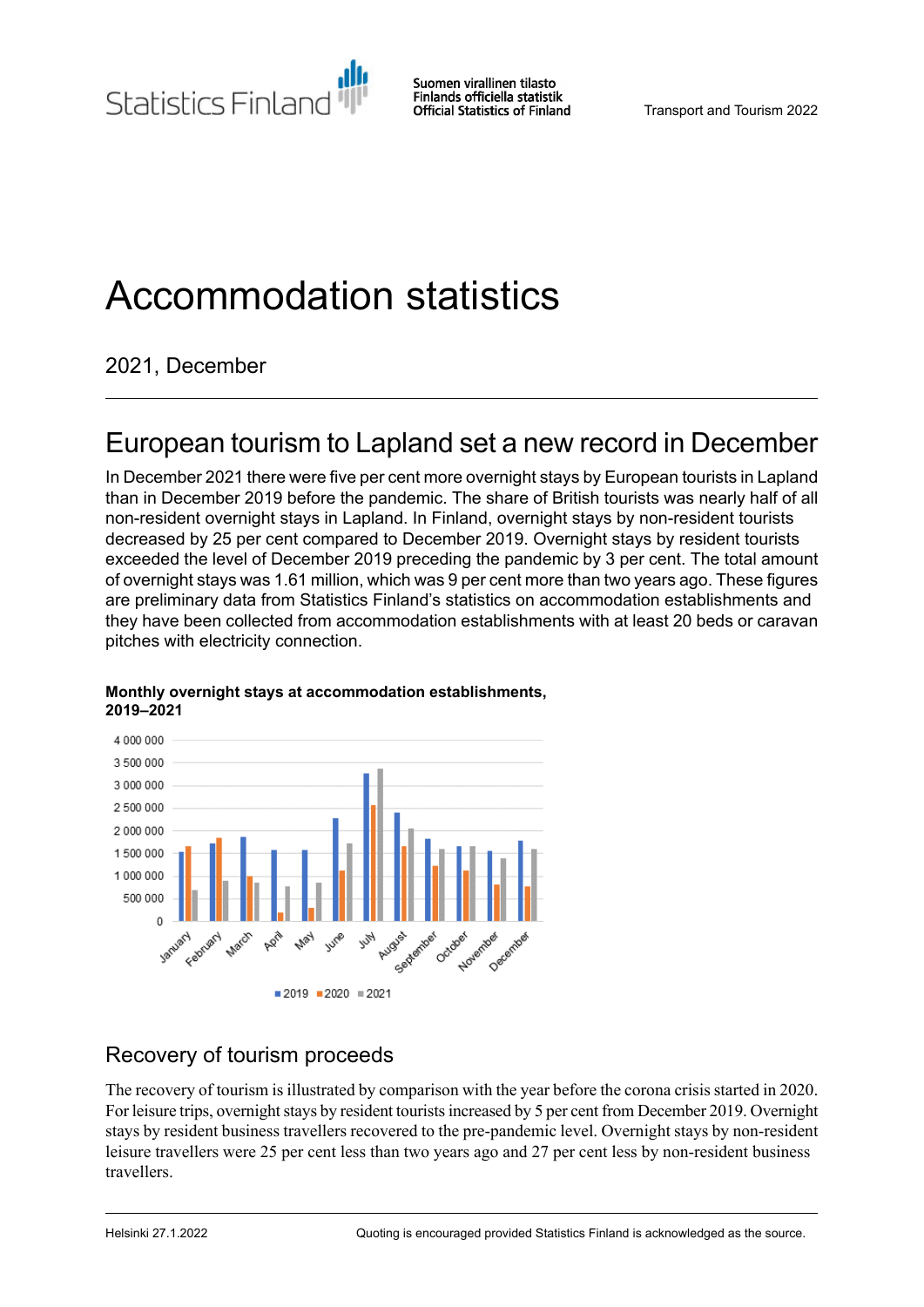

**Changes in overnight stays (%) by month and trip purpose, 2021/2019** 

Examined by region, overnight stays exceeded the level of December 2019 in six regions: Åland, Central Finland, Satakunta, Ostrobothnia, North Karelia and Pirkanmaa. Overnight stays decreased most compared to December 2019 in South Karelia, by 29 per cent. Compared to December last year, overnight stays increased in all regions.



#### **Change in overnight stays in December by region 2021/2020,%**

### Hotel rooms in Rovaniemi nearly sold out

Among the regions, the highest occupancy rates of hotel rooms were measured in Lapland, 66.3 per cent, and in North Ostrobothnia, 49.5 per cent. In Helsinki, the hotel room occupancy rate was 40.9 per cent, 44.9 per cent in Tampere, 43.2 per cent in Turku, 52.2 per cent in Oulu and 85.6 per cent in Rovaniemi.

In December 2021, the realised average price of a hotel room was EUR 127.97 per day for the whole country. Twelve months earlier, it was EUR 99.88. There was a total of 55,993 hotel rooms available in Finland, which was 6,383 more than in December 2020.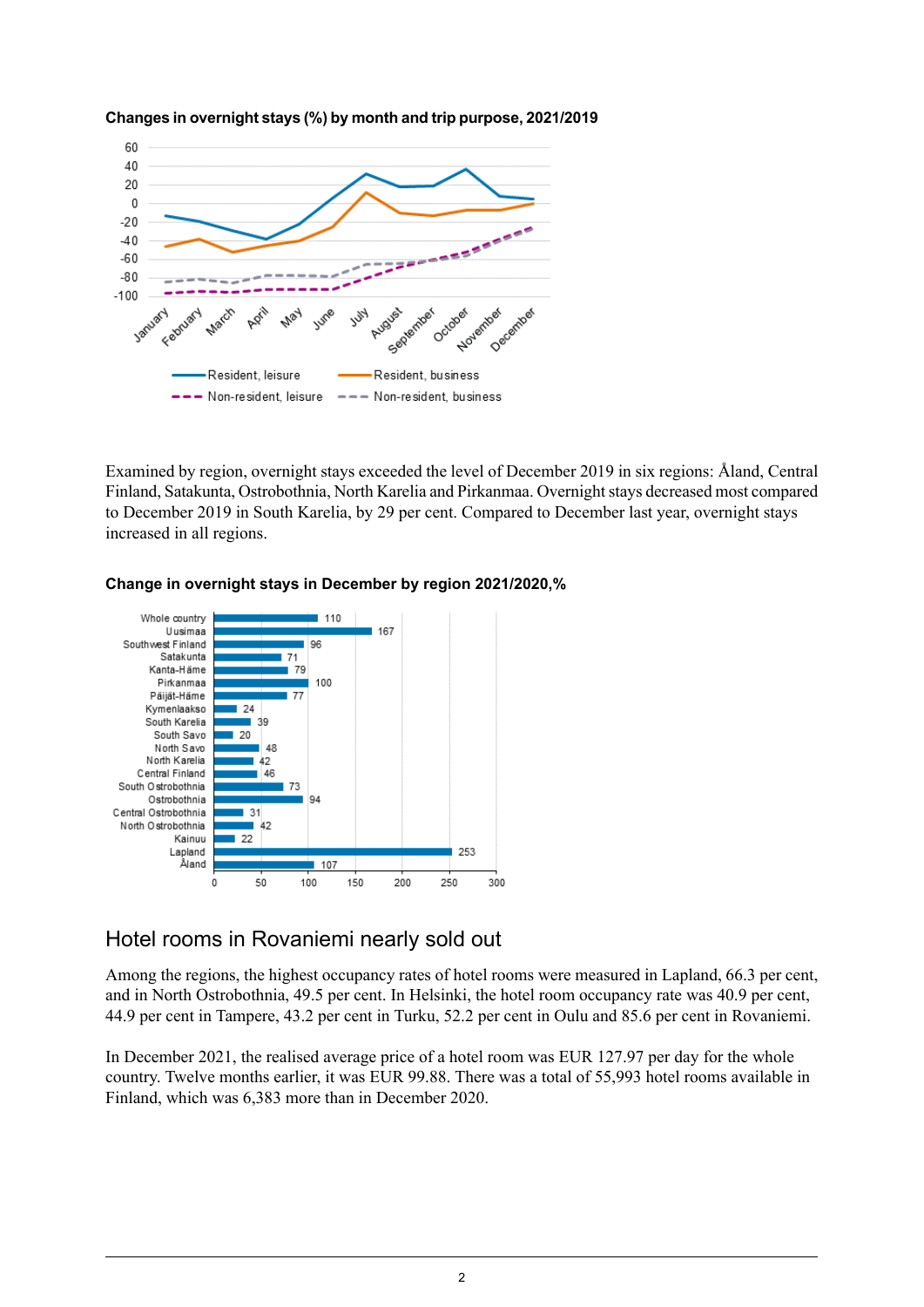

#### **Hotel room occupancy rate and the monthly average price**

### Overnight stays increased by 22 per cent in year 2021

In January to December 2021, a total of 17.49 million nights were spent in Finnish accommodation establishments. This was 22.1 per cent more than in the corresponding period one year earlier. In all, 15.41 million overnight stays were recorded for resident tourists and 2.08 million for non-resident tourists. The number of nights spent by resident tourists increased by 28.1 per cent and nights spent by non-resident tourists declined by 9.3 from the previous year.

Among the most important countries of inbound tourism to Finland, overnight stays by Britons increased most in absolute numbers, by 88,700 nights. This was 52.7 per cent higher than in the year before. The biggest drop was seen in overnight stays by Russians, down by 217,300 nights. Their overnight stays were 84.2 per cent down on January to December 2020.

The biggest group of non-resident tourists were Germans with 259,000 overnight stays. The second largest group was Britons with 257,000 overnight stays. The third largest group was Swedes with 170,000 overnight stays, and fourth were Estonians with 163,000 overnight stays. The fifth largest group was French (113,000) nights), sixth was U.S. tourists (97,000 nights), seventh Spanish tourists (86,000 nights) and eight was Dutch tourists (73,000 nights).



### **Change in overnight stays in January-December 2021/2020, %**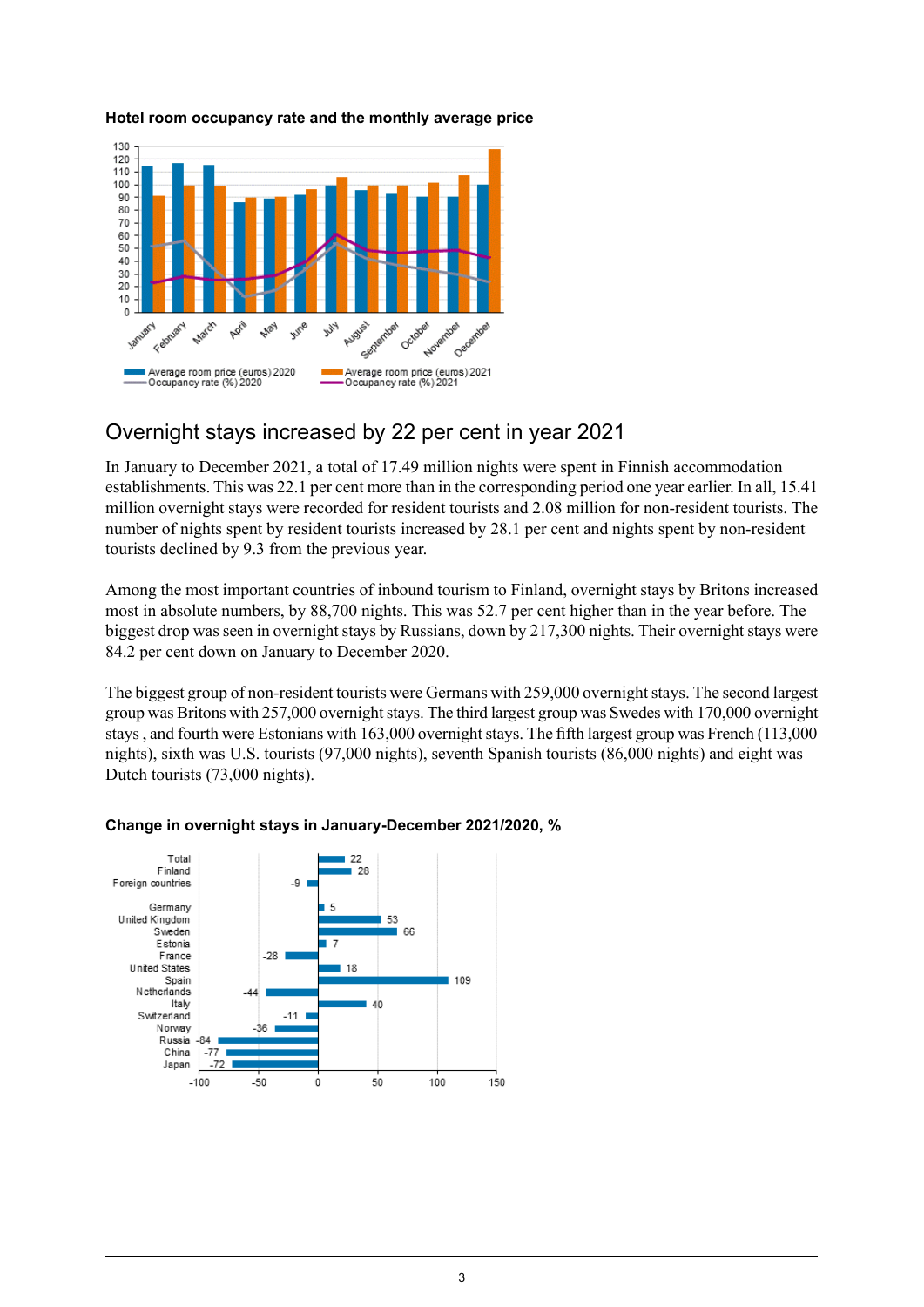# **Contents**

# **Tables**

### **Appendix tables**

| Appendix table 5.2. Visitor arrivals and nights spent by country of residence, January-December 202113 |  |
|--------------------------------------------------------------------------------------------------------|--|
|                                                                                                        |  |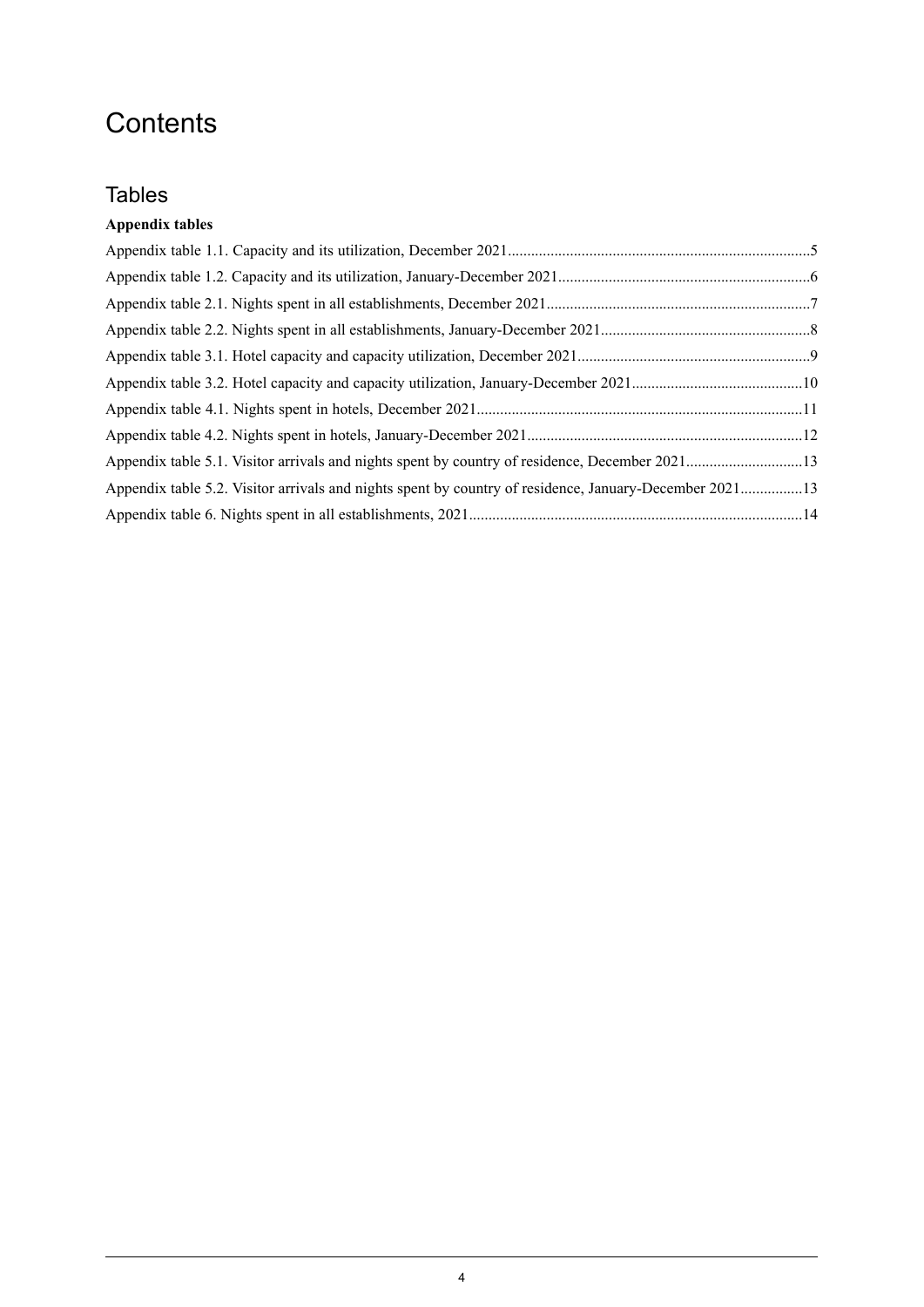# Appendix tables

| Region                  | Number of<br>establishments bedrooms | Number of | Occupancy rate of Change of the<br>bedrooms, % | occupancy rate<br>compared to<br>previous year,<br>%-units | Average price of<br>nights spent, in euros<br>(incl. VAT 10 %) |
|-------------------------|--------------------------------------|-----------|------------------------------------------------|------------------------------------------------------------|----------------------------------------------------------------|
| Whole country           | 1,106                                | 64,963    | 41.6                                           | 17.2                                                       | 63.64                                                          |
| <b>Mainland Finland</b> | 1,080                                | 64,163    | 41.9                                           | 17.4                                                       | 63.65                                                          |
| Uusimaa                 | 162                                  | 18,898    | 41.7                                           | 19.0                                                       | 64.64                                                          |
| Southwest Finland       | 77                                   | 3,933     | 35.5                                           | 13.7                                                       | 63.41                                                          |
| Satakunta               | 39                                   | 1,360     | 27.3                                           | 6.7                                                        | 63.05                                                          |
| Kanta-Häme              | 26                                   | 1,471     | 25.5                                           | 10.2                                                       | 48.79                                                          |
| Pirkanmaa               | 69                                   | 4,703     | 42.1                                           | 18.4                                                       | 65.34                                                          |
| Päijät-Häme             | 34                                   | 1,965     | 29.5                                           | 12.3                                                       | 50.81                                                          |
| Kymenlaakso             | 25                                   | 1,022     | 23.7                                           | 2.1                                                        | 69.62                                                          |
| South Karelia           | 32                                   | 1,856     | 30.9                                           | 7.5                                                        | 51.75                                                          |
| South Savo              | 61                                   | 1,757     | 30.7                                           | 5.2                                                        | 54.19                                                          |
| North Savo              | 47                                   | 2,473     | 33.7                                           | 10.4                                                       | 55.37                                                          |
| North Karelia           | 48                                   | 1,417     | 38.3                                           | 9.2                                                        | 60.55                                                          |
| <b>Central Finland</b>  | 44                                   | 3,011     | 35.7                                           | 9.4                                                        | 48.39                                                          |
| South Ostrobothnia      | 47                                   | 1,847     | 31.6                                           | 12.8                                                       | 44.86                                                          |
| Ostrobothnia            | 24                                   | 1,463     | 30.1                                           | 10.3                                                       | 61.35                                                          |
| Central Ostrobothnia    | 15                                   | 514       | 28.9                                           | 7.5                                                        | 68.80                                                          |
| North Ostrobothnia      | 104                                  | 4,865     | 46.0                                           | 12.4                                                       | 50.72                                                          |
| Kainuu                  | 35                                   | 2,060     | 47.5                                           | 7.4                                                        | 48.93                                                          |
| Lapland                 | 191                                  | 9,548     | 62.2                                           | 38.1                                                       | 76.11                                                          |
| Åland                   | 26                                   | 800       | 17.4                                           | 3.6                                                        |                                                                |

### <span id="page-4-0"></span>**Appendix table 1.1. Capacity and its utilization, December 2021**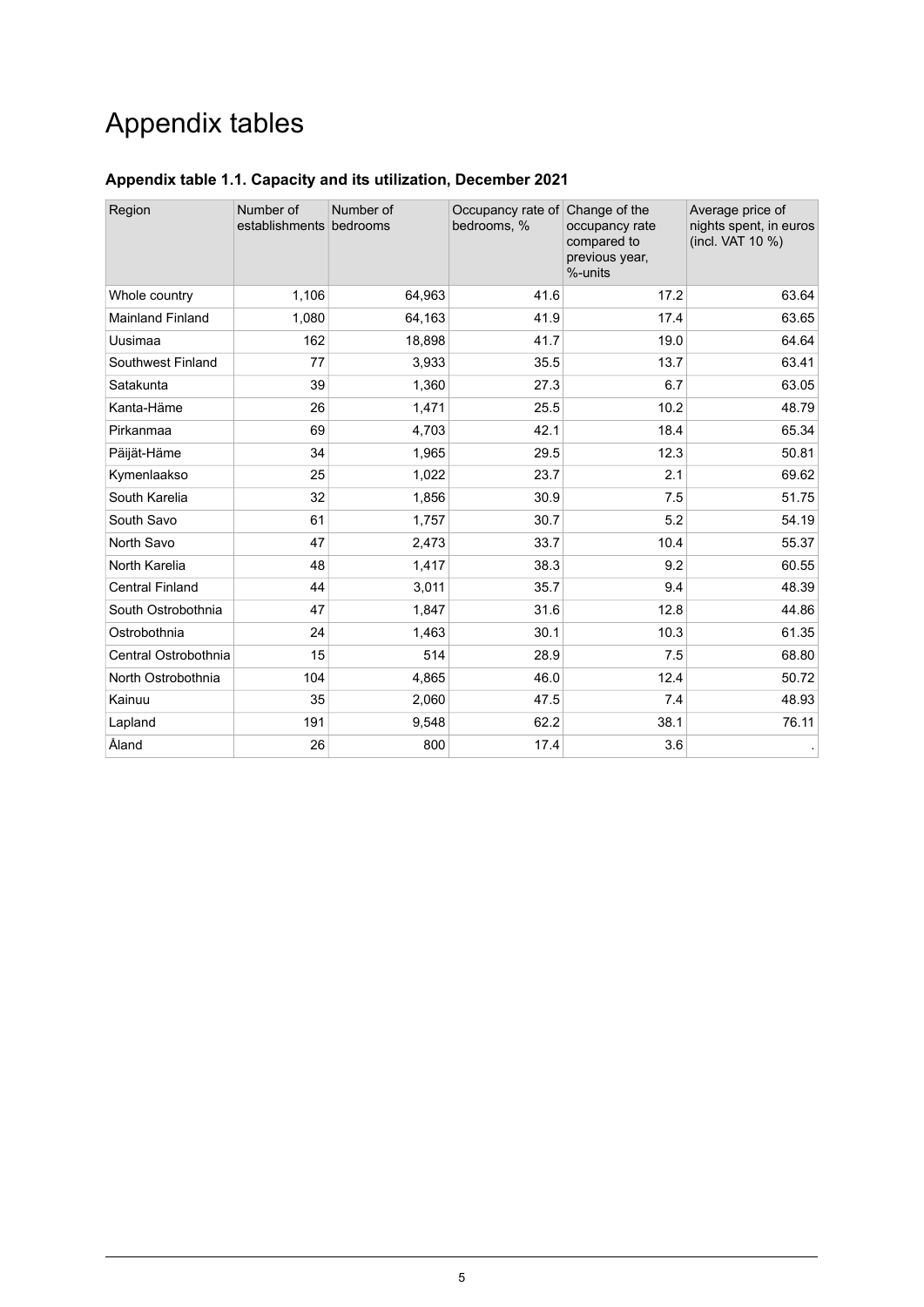| Region                  | Number of<br>establishments bedrooms | Number of | Occupancy rate of Change of the<br>bedrooms, % | occupancy rate<br>compared to<br>previous year,<br>%-units | Average price per<br>night spent, in euros<br>(incl. VAT 10 %) |
|-------------------------|--------------------------------------|-----------|------------------------------------------------|------------------------------------------------------------|----------------------------------------------------------------|
| Whole country           | 1,137                                | 62,700    | 39.0                                           | 2.4                                                        | 52.02                                                          |
| <b>Mainland Finland</b> | 1,102                                | 61,739    | 39.1                                           | 2.1                                                        | 52.01                                                          |
| Uusimaa                 | 154                                  | 17,495    | 36.8                                           | 0.0                                                        | 57.48                                                          |
| Southwest Finland       | 86                                   | 3,870     | 43.0                                           | 3.2                                                        | 55.94                                                          |
| Satakunta               | 40                                   | 1,356     | 40.5                                           | 6.0                                                        | 56.55                                                          |
| Kanta-Häme              | 27                                   | 1,467     | 30.3                                           | 3.3                                                        | 47.92                                                          |
| Pirkanmaa               | 69                                   | 4,251     | 46.2                                           | 6.7                                                        | 54.22                                                          |
| Päijät-Häme             | 35                                   | 1,934     | 33.3                                           | 2.3                                                        | 46.92                                                          |
| Kymenlaakso             | 25                                   | 1,029     | 36.8                                           | 0.2                                                        | 56.85                                                          |
| South Karelia           | 32                                   | 1,848     | 40.3                                           | 1.9                                                        | 48.09                                                          |
| South Savo              | 67                                   | 1,941     | 42.4                                           | 4.3                                                        | 49.16                                                          |
| North Savo              | 48                                   | 2,507     | 41.9                                           | 5.5                                                        | 52.43                                                          |
| North Karelia           | 52                                   | 1,377     | 46.1                                           | 5.8                                                        | 53.93                                                          |
| <b>Central Finland</b>  | 48                                   | 3,038     | 39.4                                           | 3.0                                                        | 46.32                                                          |
| South Ostrobothnia      | 47                                   | 1,839     | 40.6                                           | 5.7                                                        | 38.31                                                          |
| Ostrobothnia            | 28                                   | 1,468     | 38.2                                           | 8.4                                                        | 51.74                                                          |
| Central Ostrobothnia    | 17                                   | 537       | 35.3                                           | 3.1                                                        | 53.02                                                          |
| North Ostrobothnia      | 108                                  | 5,024     | 42.7                                           | 3.1                                                        | 45.42                                                          |
| Kainuu                  | 36                                   | 2,064     | 51.3                                           | 3.7                                                        | 44.44                                                          |
| Lapland                 | 184                                  | 8,695     | 33.0                                           | $-1.7$                                                     | 54.50                                                          |
| Åland                   | 35                                   | 961       | 34.3                                           | 13.9                                                       |                                                                |

# <span id="page-5-0"></span>**Appendix table 1.2. Capacity and its utilization, January-December 2021**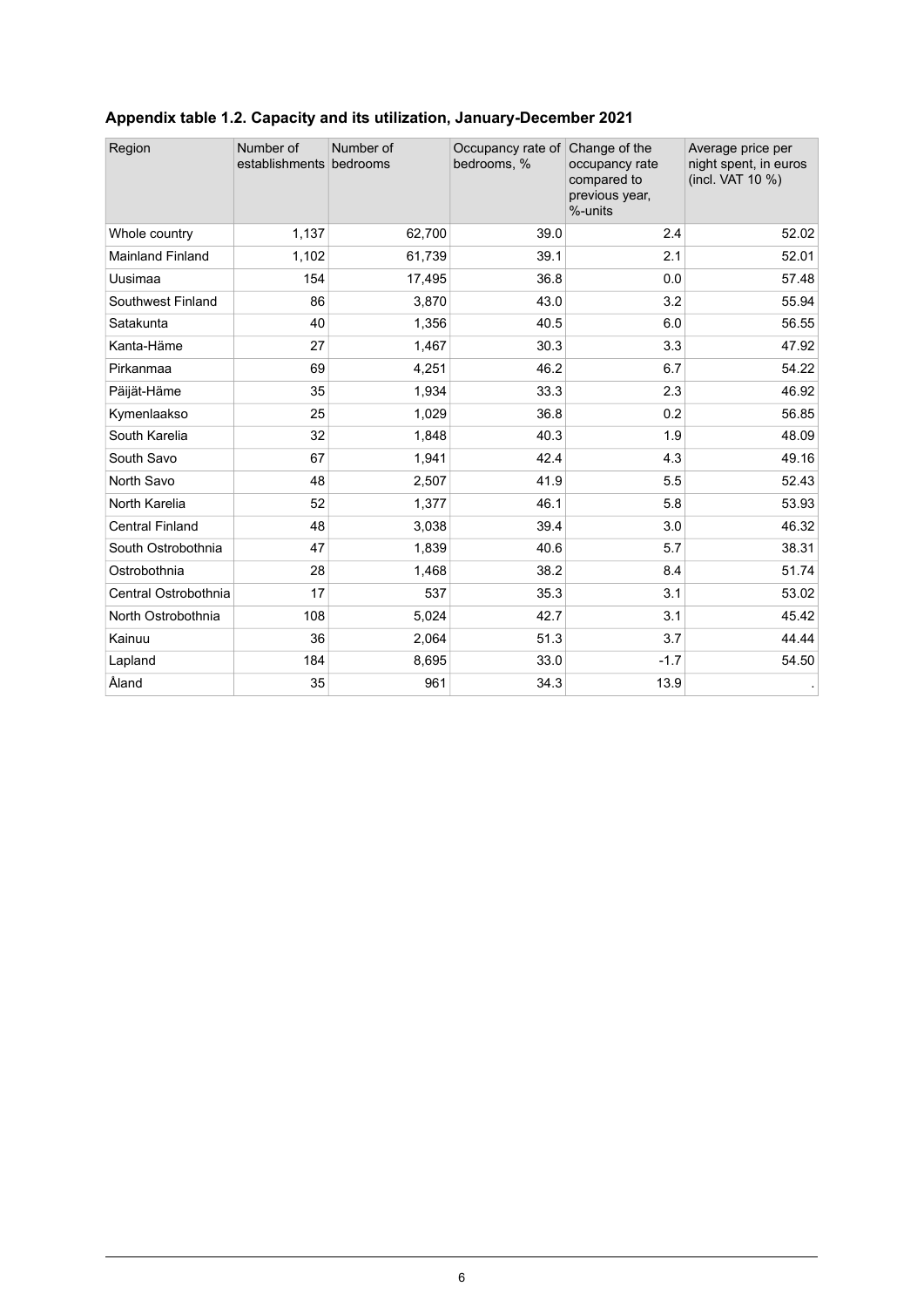| Region                  | Nights spent,<br>total | Change of<br>nights spent,<br>total, % | Nights spent.<br>residents | Change of<br>nights spent,<br>residents, % | Nights spent,<br>non-residents | Change of<br>nights spent,<br>non-residents,<br>$\frac{0}{0}$ |
|-------------------------|------------------------|----------------------------------------|----------------------------|--------------------------------------------|--------------------------------|---------------------------------------------------------------|
| Whole country           | 1,609,457              | 110.1                                  | 1,020,262                  | 45.3                                       | 589,195                        | 817.1                                                         |
| <b>Mainland Finland</b> | 1,602,922              | 110.1                                  | 1,015,909                  | 45.2                                       | 587,013                        | 824.5                                                         |
| Uusimaa                 | 371,265                | 167.0                                  | 235,823                    | 108.4                                      | 135.442                        | 423.1                                                         |
| Southwest Finland       | 64,992                 | 95.7                                   | 60,651                     | 107.4                                      | 4,341                          | 9.3                                                           |
| Satakunta               | 16,104                 | 71.1                                   | 14,147                     | 63.2                                       | 1,957                          | 164.8                                                         |
| Kanta-Häme              | 20,095                 | 78.7                                   | 19,279                     | 76.3                                       | 816                            | 161.5                                                         |
| Pirkanmaa               | 91,645                 | 100.3                                  | 84,752                     | 94.8                                       | 6,893                          | 205.1                                                         |
| Päijät-Häme             | 29,563                 | 77.1                                   | 27,807                     | 76.0                                       | 1,756                          | 95.5                                                          |
| Kymenlaakso             | 10,298                 | 24.3                                   | 9.344                      | 40.7                                       | 954                            | $-41.9$                                                       |
| South Karelia           | 31,965                 | 39.3                                   | 30,067                     | 36.2                                       | 1,898                          | 118.7                                                         |
| South Savo              | 26,666                 | 20.1                                   | 24,892                     | 15.2                                       | 1,774                          | 198.7                                                         |
| North Savo              | 48,531                 | 47.8                                   | 46,160                     | 42.7                                       | 2,371                          | 382.9                                                         |
| North Karelia           | 27,272                 | 41.6                                   | 26,314                     | 68.5                                       | 958                            | $-73.8$                                                       |
| <b>Central Finland</b>  | 74,224                 | 46.2                                   | 69,647                     | 40.9                                       | 4,577                          | 243.4                                                         |
| South Ostrobothnia      | 30,544                 | 73.1                                   | 28,983                     | 68.1                                       | 1,561                          | 289.3                                                         |
| Ostrobothnia            | 17,880                 | 94.2                                   | 15,733                     | 90.6                                       | 2,147                          | 125.3                                                         |
| Central Ostrobothnia    | 5,917                  | 30.9                                   | 5,285                      | 24.0                                       | 632                            | 144.0                                                         |
| North Ostrobothnia      | 166,364                | 42.1                                   | 113,986                    | 4.3                                        | 52,378                         | 575.3                                                         |
| Kainuu                  | 77,423                 | 22.1                                   | 69,998                     | 14.0                                       | 7,425                          | 273.1                                                         |
| Lapland                 | 492,174                | 252.6                                  | 133,041                    | 2.3                                        | 359,133                        | 3688                                                          |
| Åland                   | 6,535                  | 106.6                                  | 4,353                      | 80.5                                       | 2,182                          | 190.5                                                         |

### <span id="page-6-0"></span>**Appendix table 2.1. Nights spent in all establishments, December 2021**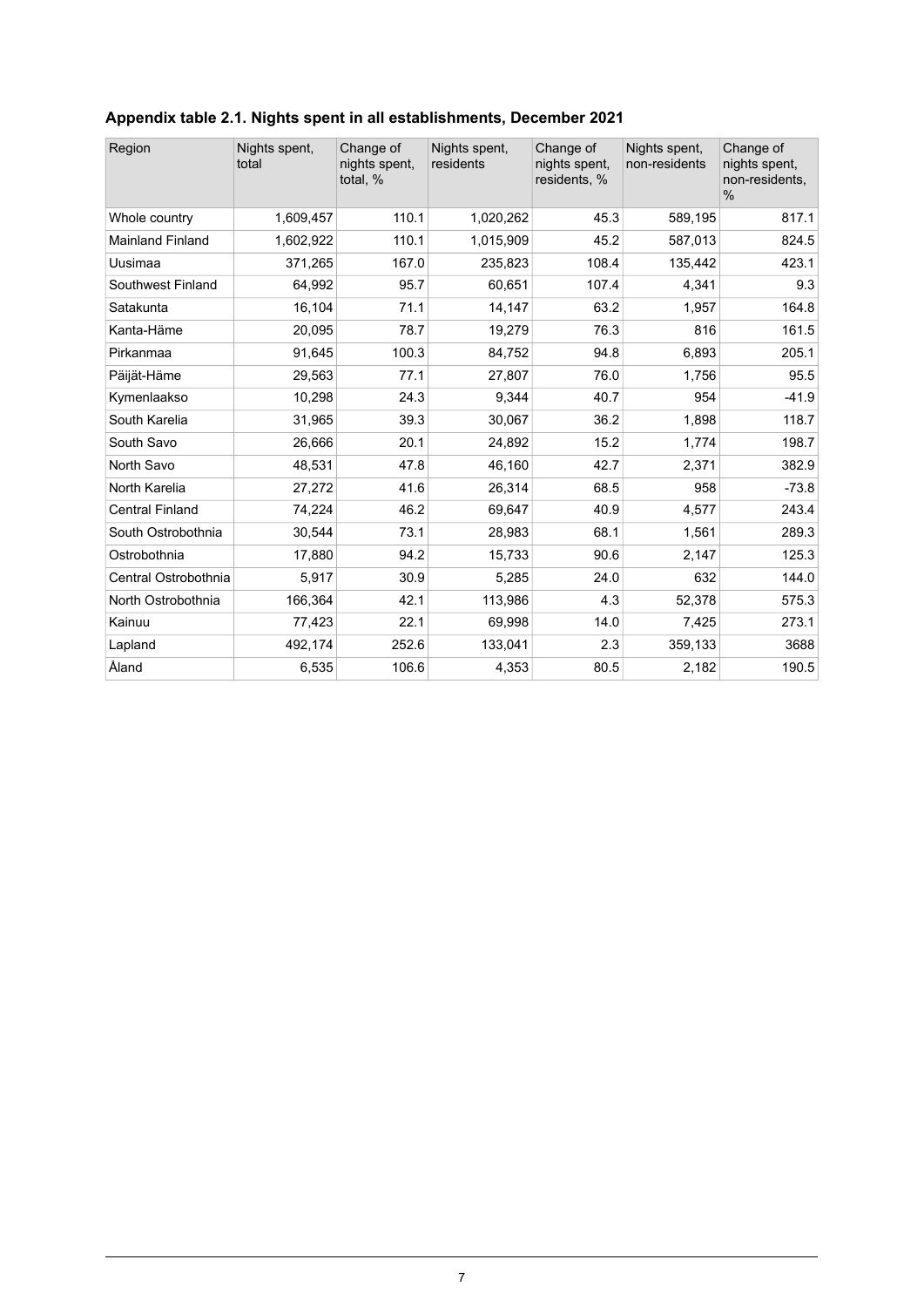| Region                  | Nights spent, total Change of | nights spent,<br>total, % | Nights spent.<br>residents | Change of<br>nights spent,<br>residents, % | Nights spent.<br>non-residents | Change of<br>nights spent,<br>non-residents,<br>$\frac{0}{0}$ |
|-------------------------|-------------------------------|---------------------------|----------------------------|--------------------------------------------|--------------------------------|---------------------------------------------------------------|
| Whole country           | 17,489,039                    | 22.1                      | 15,410,964                 | 28.1                                       | 2,078,075                      | $-9.3$                                                        |
| <b>Mainland Finland</b> | 17,210,220                    | 21.5                      | 15,197,658                 | 27.8                                       | 2,012,562                      | $-11.2$                                                       |
| Uusimaa                 | 3,667,554                     | 29.0                      | 2,804,665                  | 33.4                                       | 862,889                        | 16.6                                                          |
| Southwest Finland       | 1,125,681                     | 25.8                      | 1,056,872                  | 28.6                                       | 68,809                         | $-6.2$                                                        |
| Satakunta               | 366,509                       | 17.1                      | 338,975                    | 17.4                                       | 27,534                         | 13.7                                                          |
| Kanta-Häme              | 308,456                       | 29.1                      | 297,884                    | 29.2                                       | 10,572                         | 28.4                                                          |
| Pirkanmaa               | 1,326,458                     | 28.0                      | 1,255,054                  | 30.8                                       | 71,404                         | $-7.1$                                                        |
| Päijät-Häme             | 456,667                       | 26.9                      | 428,399                    | 31.6                                       | 28,268                         | $-18.0$                                                       |
| Kymenlaakso             | 250,568                       | 20.0                      | 235,455                    | 25.7                                       | 15,113                         | $-29.9$                                                       |
| South Karelia           | 527,610                       | 2.6                       | 509,403                    | 13.6                                       | 18,207                         | $-72.3$                                                       |
| South Savo              | 607,981                       | 19.1                      | 573,087                    | 21.7                                       | 34,894                         | $-12.1$                                                       |
| North Savo              | 745,851                       | 21.2                      | 710,273                    | 22.9                                       | 35,578                         | $-5.5$                                                        |
| North Karelia           | 473,435                       | 13.8                      | 456,743                    | 19.7                                       | 16,692                         | $-51.8$                                                       |
| <b>Central Finland</b>  | 916,215                       | 23.9                      | 877,129                    | 26.8                                       | 39,086                         | $-17.7$                                                       |
| South Ostrobothnia      | 761,011                       | 27.7                      | 735,785                    | 28.1                                       | 25,226                         | 15.5                                                          |
| Ostrobothnia            | 342,000                       | 40.9                      | 308,666                    | 43.1                                       | 33,334                         | 23.0                                                          |
| Central Ostrobothnia    | 127,863                       | 16.1                      | 119,354                    | 14.6                                       | 8,509                          | 42.2                                                          |
| North Ostrobothnia      | 1,889,924                     | 17.8                      | 1,766,811                  | 24.7                                       | 123,113                        | $-34.2$                                                       |
| Kainuu                  | 972,290                       | 12.2                      | 931,905                    | 13.4                                       | 40,385                         | $-10.3$                                                       |
| Lapland                 | 2,344,147                     | 14.2                      | 1,791,198                  | 40.3                                       | 552,949                        | $-28.7$                                                       |
| Åland                   | 278,819                       | 73.6                      | 213,306                    | 56.3                                       | 65,513                         | 171.4                                                         |

### <span id="page-7-0"></span>**Appendix table 2.2. Nights spent in all establishments, January-December 2021**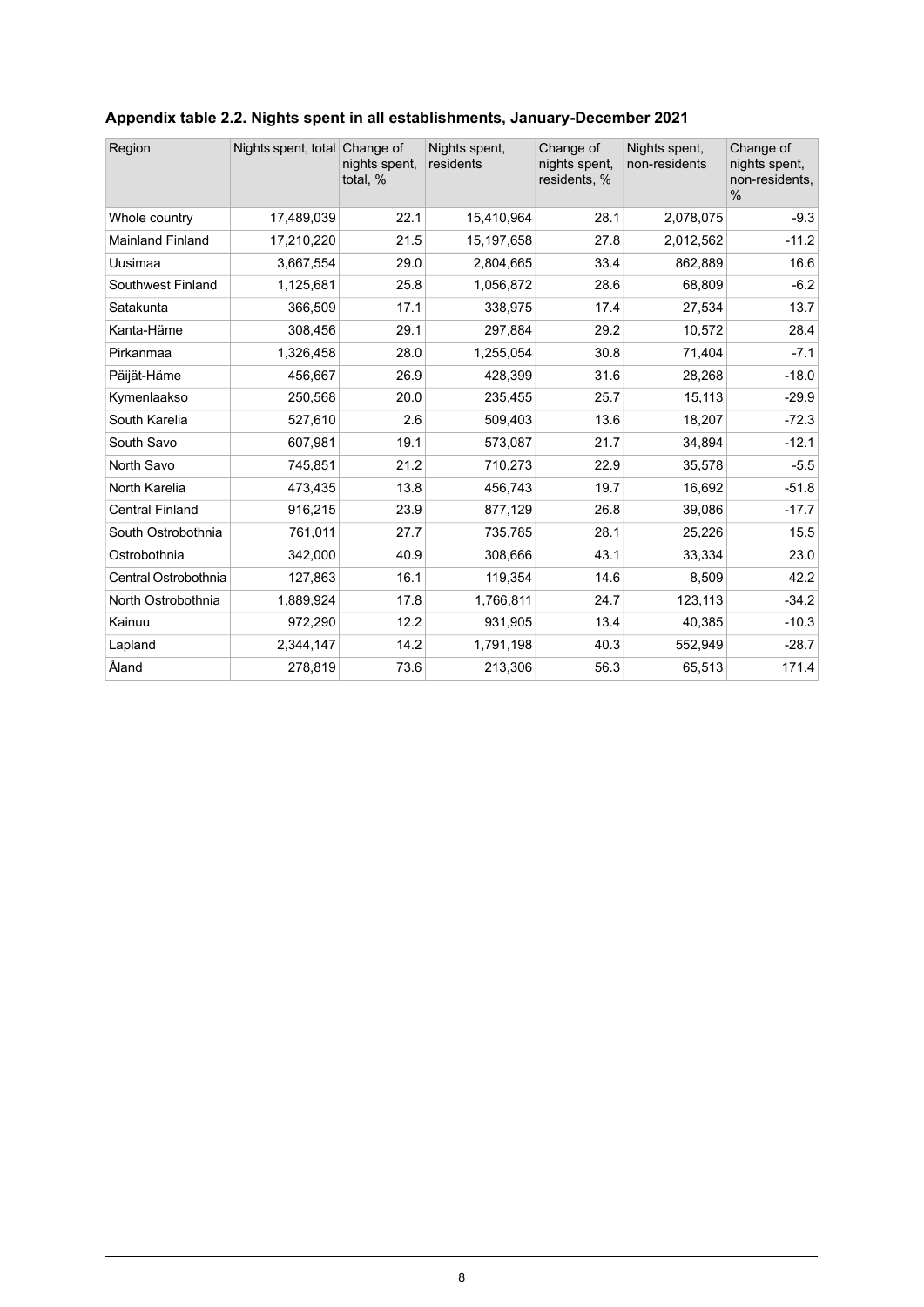| Region / municipality Number of | establishments bedrooms | Number of | Occupancy<br>rate of<br>bedrooms, % | Change<br>compared to<br>previous year,<br>%-units | Room price,<br>euros (incl. VAT<br>10 %) | RevPAR, euros<br>(incl. VAT 10 %) |
|---------------------------------|-------------------------|-----------|-------------------------------------|----------------------------------------------------|------------------------------------------|-----------------------------------|
| Whole country                   | 643                     | 55,993    | 42.8                                | 18.7                                               | 127.97                                   | 54.73                             |
| <b>Mainland Finland</b>         | 631                     | 55,373    | 43.0                                | 18.8                                               | 127.97                                   | 54.98                             |
| Uusimaa                         | 126                     | 17,585    | 41.0                                | 20.4                                               | 112.31                                   | 46.08                             |
| Espoo                           | 14                      | 1,493     | 41.4                                | 9.0                                                | 76.88                                    | 31.85                             |
| Helsinki                        | 61                      | 11,361    | 40.9                                | 22.1                                               | 119.28                                   | 48.84                             |
| Vantaa                          | 12                      | 2,585     | 50.0                                | 25.4                                               | 106.22                                   | 53.10                             |
| Southwest Finland               | 42                      | 3,235     | 40.1                                | 15.7                                               | 105.58                                   | 42.38                             |
| Turku                           | 23                      | 2,378     | 43.2                                | 18.0                                               | 105.11                                   | 45.41                             |
| Satakunta                       | 23                      | 1,054     | 31.2                                | 8.0                                                | 93.10                                    | 29.06                             |
| Pori                            | 7                       | 509       | 36.5                                | 14.6                                               | 95.18                                    | 34.71                             |
| Kanta-Häme                      | 16                      | 1,325     | 26.8                                | 11.4                                               | 88.95                                    | 23.87                             |
| Hämeenlinna                     | 6                       | 611       | 34.7                                | 14.7                                               | 92.96                                    | 32.23                             |
| Pirkanmaa                       | 46                      | 4,212     | 41.7                                | 18.3                                               | 109.78                                   | 45.77                             |
| Tampere                         | 28                      | 3,288     | 44.9                                | 19.8                                               | 112.82                                   | 50.68                             |
| Päijät-Häme                     | 15                      | 1,784     | 30.0                                | 13.3                                               | 81.47                                    | 24.44                             |
| Lahti                           | $\overline{7}$          | 971       | 34.1                                | 13.0                                               | 84.15                                    | 28.70                             |
| Kymenlaakso                     | 15                      | 866       | 25.1                                | 1.1                                                | 99.11                                    | 24.89                             |
| Kouvola                         | $\overline{7}$          | 412       | 27.7                                | 3.2                                                | 99.76                                    | 27.68                             |
| South Karelia                   | 15                      | 1,465     | 31.6                                | 9.9                                                | 102.00                                   | 32.25                             |
| Lappeenranta                    | 6                       | 844       | 37.1                                | 12.0                                               | 100.17                                   | 37.16                             |
| South Savo                      | 21                      | 1,237     | 35.9                                | 6.0                                                | 96.66                                    | 34.71                             |
| Mikkeli                         | 6                       | 512       | 29.1                                | 5.2                                                | 98.29                                    | 28.65                             |
| North Savo                      | 28                      | 2,256     | 34.7                                | 11.4                                               | 101.60                                   | 35.22                             |
| Kuopio                          | 13                      | 1,328     | 41.1                                | 13.9                                               | 107.61                                   | 44.28                             |
| North Karelia                   | 21                      | 1,174     | 41.9                                | 11.6                                               | 103.99                                   | 43.54                             |
| Joensuu                         | 6                       | 599       | 45.4                                | 9.8                                                | 100.89                                   | 45.85                             |
| <b>Central Finland</b>          | 23                      | 2,676     | 36.6                                | 95                                                 | 116.31                                   | 42.62                             |
| Jyväskylä                       | 13                      | 1,506     | 39.1                                | 13.5                                               | 101.03                                   | 39.52                             |
| South Ostrobothnia              | 25                      | 1,626     | 34.6                                | 14.3                                               | 81.49                                    | 28.18                             |
| Seinäjoki                       | 6                       | 671       | 38.3                                | 19.8                                               | 103.18                                   | 39.49                             |
| Ostrobothnia                    | 22                      | 1,442     | 30.5                                | 10.4                                               | 88.67                                    | 27.06                             |
| Vaasa                           | 9                       | 1,014     | 32.9                                | 9.4                                                | 86.79                                    | 28.59                             |
| Central Ostrobothnia            | 10                      | 464       | 28.7                                | 8.0                                                | 99.06                                    | 28.48                             |
| Kokkola                         | 5                       | 357       | 34.9                                | 10.2                                               | 95.46                                    | 33.33                             |
| North Ostrobothnia              | 54                      | 3,585     | 49.5                                | 14.5                                               | 116.58                                   | 57.74                             |
| Kuusamo                         | 14                      | 891       | 66.8                                | 23.7                                               | 134.49                                   | 89.82                             |
| Oulu                            | 10                      | 1,414     | 52.2                                | 14.6                                               | 104.56                                   | 54.57                             |
| Kainuu                          | 20                      | 1,867     | 48.3                                | 8.0                                                | 101.29                                   | 48.92                             |
| Kajaani                         | 6                       | 395       | 40.6                                | 7.0                                                | 89.69                                    | 36.41                             |
| Sotkamo                         | 6                       | 1,196     | 56.8                                | 9.2                                                | 107.95                                   | 61.28                             |
| Lapland                         | 109                     | 7,520     | 66.3                                | 43.0                                               | 206.94                                   | 137.17                            |
| Rovaniemi                       | 21                      | 1,738     | 85.6                                | 61.7                                               | 269.78                                   | 231.05                            |
| Åland                           | 12                      | 620       | 21.9                                | 7.4                                                |                                          |                                   |
| Maarianhamina                   | 6                       | 427       | 29.3                                | 7.9                                                |                                          |                                   |

# <span id="page-8-0"></span>**Appendix table 3.1. Hotel capacity and capacity utilization, December 2021**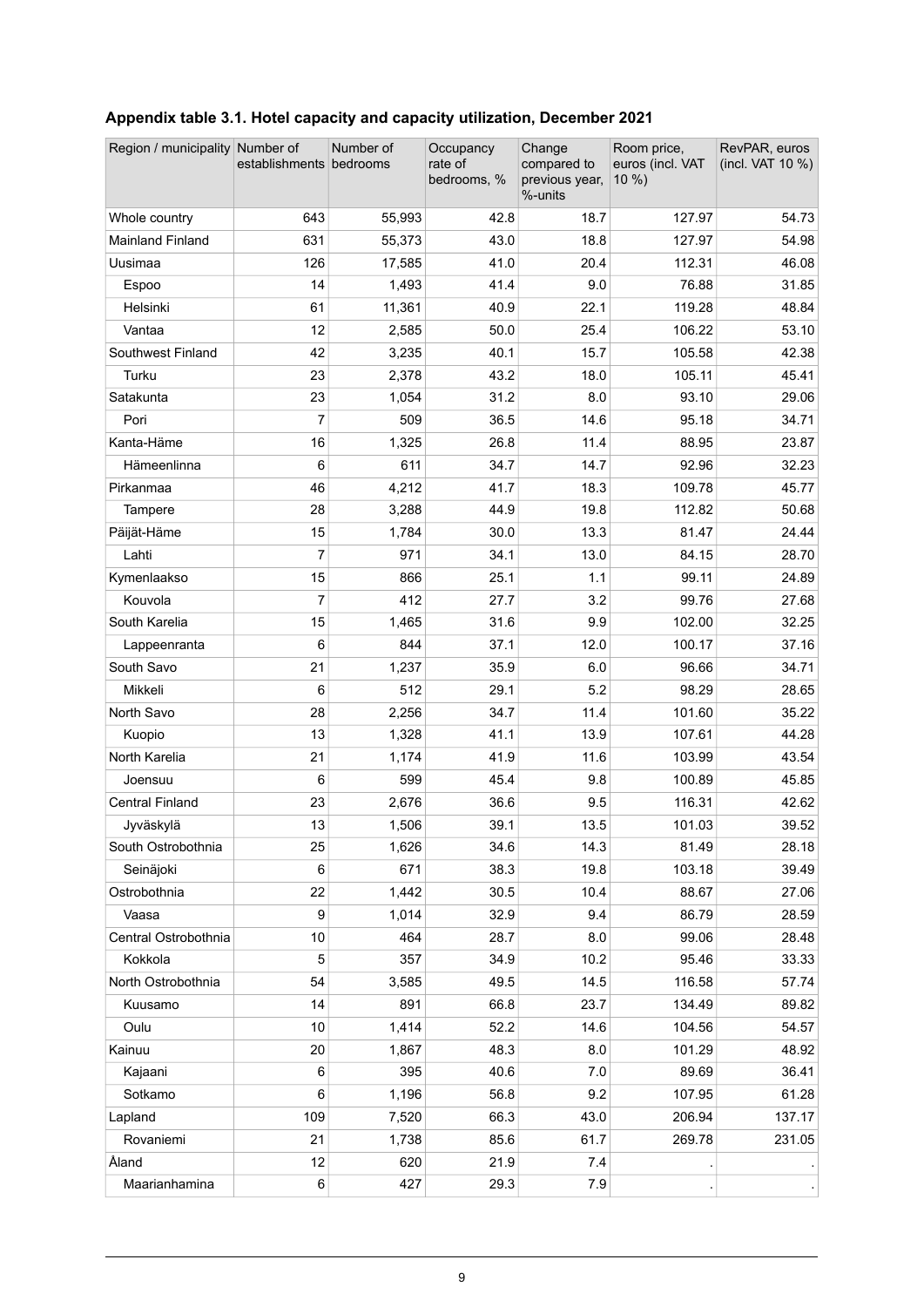| Region / municipality Number of | establishments bedrooms | Number of | Occupancy<br>rate of<br>bedrooms, % | Change<br>compared to<br>previous year, 10 %)<br>%-units | Room price,<br>euros (incl. VAT | RevPAR, euros<br>(incl. VAT 10 %) |
|---------------------------------|-------------------------|-----------|-------------------------------------|----------------------------------------------------------|---------------------------------|-----------------------------------|
| Whole country                   | 613                     | 52,272    | 40.0                                | 2.1                                                      | 102.59                          | 41.01                             |
| <b>Mainland Finland</b>         | 601                     | 51,624    | 40.0                                | 1.9                                                      | 102.59                          | 41.01                             |
| Uusimaa                         | 117                     | 15,979    | 35.9                                | 0.6                                                      | 99.39                           | 35.69                             |
| Espoo                           | 13                      | 1,307     | 43.5                                | 1.0                                                      | 68.83                           | 29.93                             |
| Helsinki                        | 56                      | 10,337    | 33.3                                | $-1.1$                                                   | 103.29                          | 34.40                             |
| Vantaa                          | 11                      | 2,310     | 43.1                                | 4.7                                                      | 98.65                           | 42.56                             |
| Southwest Finland               | 42                      | 3,019     | 47.7                                | 3.8                                                      | 105.55                          | 50.35                             |
| Turku                           | 22                      | 2,111     | 50.1                                | 2.8                                                      | 105.01                          | 52.56                             |
| Satakunta                       | 23                      | 1,022     | 46.0                                | 8.6                                                      | 103.16                          | 47.42                             |
| Pori                            | 7                       | 499       | 51.1                                | 10.6                                                     | 105.27                          | 53.83                             |
| Kanta-Häme                      | 16                      | 1,315     | 30.8                                | 3.0                                                      | 89.16                           | 27.45                             |
| Hämeenlinna                     | 6                       | 615       | 40.6                                | 4.9                                                      | 93.79                           | 38.12                             |
| Pirkanmaa                       | 43                      | 3,641     | 47.6                                | 6.5                                                      | 106.77                          | 50.86                             |
| Tampere                         | 26                      | 2,849     | 50.9                                | 6.2                                                      | 108.70                          | 55.34                             |
| Päijät-Häme                     | 14                      | 1,705     | 33.3                                | 1.9                                                      | 84.54                           | 28.13                             |
| Lahti                           | 7                       | 966       | 35.4                                | 2.1                                                      | 83.64                           | 29.65                             |
| Kymenlaakso                     | 14                      | 843       | 37.8                                | $-1.6$                                                   | 104.84                          | 39.60                             |
| Kouvola                         | 7                       | 400       | 41.3                                | $-1.9$                                                   | 99.77                           | 41.18                             |
| South Karelia                   | 15                      | 1,457     | 41.4                                | 1.5                                                      | 100.21                          | 41.51                             |
| Lappeenranta                    | 6                       | 844       | 46.0                                | 1.2                                                      | 100.22                          | 46.12                             |
| South Savo                      | 23                      | 1,308     | 47.4                                | 5.1                                                      | 109.30                          | 51.86                             |
| Mikkeli                         | 7                       | 542       | 38.3                                | 2.8                                                      | 97.72                           | 37.38                             |
| North Savo                      | 27                      | 2,215     | 42.5                                | 5.4                                                      | 101.67                          | 43.23                             |
| Kuopio                          | 14                      | 1,358     | 47.3                                | 6.2                                                      | 108.37                          | 51.26                             |
| North Karelia                   | 20                      | 1,050     | 49.6                                | 7.0                                                      | 105.24                          | 52.18                             |
| Joensuu                         | 6                       | 463       | 55.6                                | 7.7                                                      | 104.59                          | 58.17                             |
| <b>Central Finland</b>          | 23                      | 2,588     | 41.0                                | 2.9                                                      | 101.20                          | 41.52                             |
| Jyväskylä                       | 12                      | 1,394     | 45.0                                | 0.9                                                      | 101.19                          | 45.57                             |
| South Ostrobothnia              | 23                      | 1,572     | 43.4                                | 5.7                                                      | 84.74                           | 36.78                             |
| Seinäjoki                       | 6                       | 622       | 41.9                                | 5.9                                                      | 101.58                          | 42.61                             |
| Ostrobothnia                    | 22                      | 1,383     | 39.0                                | 8.3                                                      | 91.93                           | 35.81                             |
| Vaasa                           | 9                       | 947       | 41.3                                | 10.0                                                     | 90.11                           | 37.20                             |
| Central Ostrobothnia            | 10                      | 461       | 35.9                                | 2.9                                                      | 94.70                           | 33.98                             |
| Kokkola                         | 5                       | 355       | 41.9                                | 3.5                                                      | 96.21                           | 40.33                             |
| North Ostrobothnia              | 53                      | 3,598     | 46.2                                | 1.3                                                      | 101.91                          | 47.05                             |
| Kuusamo                         | 13                      | 885       | 43.1                                | 2.8                                                      | 109.93                          | 47.43                             |
| Oulu                            | 10                      | 1,416     | 52.4                                | $-4.0$                                                   | 105.12                          | 55.09                             |
| Kainuu                          | 19                      | 1,839     | 52.0                                | 3.8                                                      | 87.64                           | 45.53                             |
| Kajaani                         | 6                       | 391       | 48.3                                | 6.5                                                      | 87.75                           | 42.36                             |
| Sotkamo                         | 6                       | 1,195     | 58.8                                | 3.8                                                      | 87.37                           | 51.41                             |
| Lapland                         | 96                      | 6,629     | 33.0                                | $-3.7$                                                   | 127.92                          | 42.17                             |
| Rovaniemi                       | 18                      | 1,557     | 36.3                                | $-4.4$                                                   | 147.57                          | 53.57                             |
| Åland                           | 12                      | 648       | 39.5                                | 15.2                                                     |                                 |                                   |
| Maarianhamina                   | 6                       | 463       | 45.2                                | 13.4                                                     |                                 |                                   |

# <span id="page-9-0"></span>**Appendix table 3.2. Hotel capacity and capacity utilization, January-December 2021**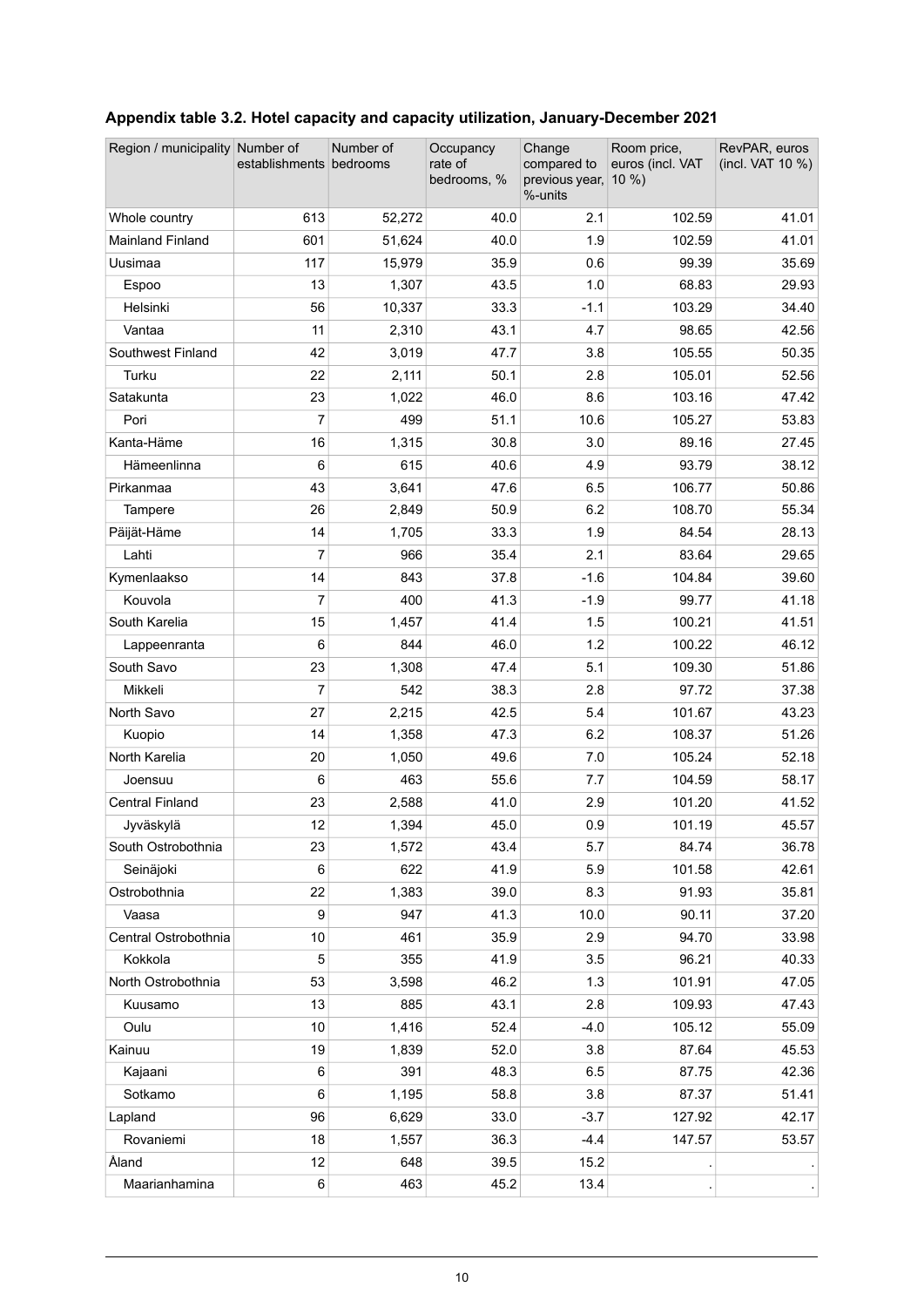<span id="page-10-0"></span>

| Region / municipality Nights spent, | total     | Change of<br>nights spent,<br>total, % | Nights spent,<br>residents | Change of<br>nights spent,<br>residents, % | Nights spent,<br>non-residents | Change of<br>nights spent,<br>non-residents.<br>$\%$ |
|-------------------------------------|-----------|----------------------------------------|----------------------------|--------------------------------------------|--------------------------------|------------------------------------------------------|
| Whole country                       | 1,336,089 | 129.6                                  | 833,992                    | 58.4                                       | 502,097                        | 807.7                                                |
| <b>Mainland Finland</b>             | 1,330,408 | 129.5                                  | 830,362                    | 58.2                                       | 500,046                        | 815.0                                                |
| Uusimaa                             | 335,288   | 198.2                                  | 211,810                    | 135.3                                      | 123,478                        | 451.4                                                |
| Espoo                               | 23,724    | 128.8                                  | 18,391                     | 166.5                                      | 5,333                          | 53.8                                                 |
| Helsinki                            | 226,048   | 229.3                                  | 132,603                    | 135.8                                      | 93,445                         | 652.8                                                |
| Vantaa                              | 59,614    | 205.9                                  | 37,397                     | 169.7                                      | 22,217                         | 295.5                                                |
| Southwest Finland                   | 60,285    | 98.5                                   | 56,216                     | 110.9                                      | 4,069                          | 9.4                                                  |
| Turku                               | 47,601    | 112.7                                  | 44,168                     | 132.7                                      | 3,433                          | 1.1                                                  |
| Satakunta                           | 13,879    | 88.1                                   | 12,292                     | 84.7                                       | 1,587                          | 119.8                                                |
| Pori                                | 8,143     | 96.0                                   | 7,360                      | 87.6                                       | 783                            | 237.5                                                |
| Kanta-Häme                          | 17,925    | 91.2                                   | 17,131                     | 89.0                                       | 794                            | 154.5                                                |
| Hämeenlinna                         | 9,993     | 73.5                                   | 9,666                      | 74.0                                       | 327                            | 59.5                                                 |
| Pirkanmaa                           | 81,263    | 118.4                                  | 75,401                     | 113.7                                      | 5,862                          | 205.2                                                |
| Tampere                             | 66,925    | 113.4                                  | 61,485                     | 107.9                                      | 5,440                          | 206.5                                                |
| Päijät-Häme                         | 24,519    | 126.4                                  | 23,161                     | 130.1                                      | 1,358                          | 77.3                                                 |
| Lahti                               | 15,432    | 106.8                                  | 14,196                     | 105.5                                      | 1,236                          | 123.1                                                |
| Kymenlaakso                         | 9,039     | 32.0                                   | 8,089                      | 50.9                                       | 950                            | $-36.2$                                              |
| Kouvola                             | 4,695     | 56.6                                   | 4,389                      | 64.0                                       | 306                            | $-4.7$                                               |
| South Karelia                       | 26,334    | 49.5                                   | 24,823                     | 45.1                                       | 1,511                          | 199.8                                                |
| Lappeenranta                        | 16,781    | 49.2                                   | 15,879                     | 44.5                                       | 902                            | 256.5                                                |
| South Savo                          | 19,818    | 27.6                                   | 19,218                     | 26.5                                       | 600                            | 76.5                                                 |
| Mikkeli                             | 7,354     | 43.0                                   | 7,108                      | 45.2                                       | 246                            | 0.0                                                  |
| North Savo                          | 41,798    | 52.8                                   | 39,849                     | 47.9                                       | 1,949                          | 360.8                                                |
| Kuopio                              | 30,867    | 53.1                                   | 29,141                     | 46.6                                       | 1,726                          | 509.9                                                |
| North Karelia                       | 22,585    | 48.7                                   | 21,856                     | 84.4                                       | 729                            | $-78.2$                                              |
| Joensuu                             | 10,185    | 45.3                                   | 9,676                      | 140.6                                      | 509                            | $-83.0$                                              |
| <b>Central Finland</b>              | 67,613    | 49.4                                   | 63,478                     | 43.9                                       | 4,135                          | 259.3                                                |
| Jyväskylä                           | 27,772    | 86.2                                   | 25,847                     | 80.5                                       | 1,925                          | 219.2                                                |
| South Ostrobothnia                  | 26,369    | 87.0                                   | 25,111                     | 83.0                                       | 1,258                          | 228.5                                                |
| Seinäjoki                           | 9,037     | 107.8                                  | 8,632                      | 105.0                                      | 405                            | 193.5                                                |
| Ostrobothnia                        | 17,776    | 93.3                                   | 15,659                     | 90.0                                       | 2,117                          | 122.1                                                |
| Vaasa                               | 13,772    | 102.1                                  | 12,341                     | 93.0                                       | 1,431                          | 239.9                                                |
| Central Ostrobothnia                | 4,790     | 44.5                                   | 4,555                      | 47.4                                       | 235                            | 4.4                                                  |
| Kokkola                             | 4,439     | 46.1                                   | 4,219                      | 48.4                                       | 220                            | 12.8                                                 |
| North Ostrobothnia                  | 110,212   | 53.5                                   | 71,461                     | 8.5                                        | 38,751                         | 547.6                                                |
| Kuusamo                             | 48,412    | 52.5                                   | 24,021                     | $-14.5$                                    | 24,391                         | 568.6                                                |
| Oulu                                | 34,613    | 38.5                                   | 28,555                     | 20.2                                       | 6,058                          | 388.2                                                |
| Kainuu                              | 69,513    | 21.6                                   | 62,596                     | 13.1                                       | 6,917                          | 275.7                                                |
| Kajaani                             | 6,300     | 26.6                                   | 5,253                      | 19.5                                       | 1,047                          | 80.2                                                 |
| Sotkamo                             | 59,694    | 19.3                                   | 53,860                     | 10.4                                       | 5,834                          | 363.0                                                |
| Lapland                             | 381,402   | 330.2                                  | 77,656                     | $-3.5$                                     | 303,746                        | 3612                                                 |
| Rovaniemi                           | 119,913   | 404.5                                  | 24,294                     | 15.3                                       | 95,619                         | 3455                                                 |
| Åland                               | 5,681     | 144.1                                  | 3,630                      | 119.1                                      | 2,051                          | 206.1                                                |
| Maarianhamina                       | 4,767     | 136.6                                  | 3,244                      | 136.6                                      | 1,523                          | 136.5                                                |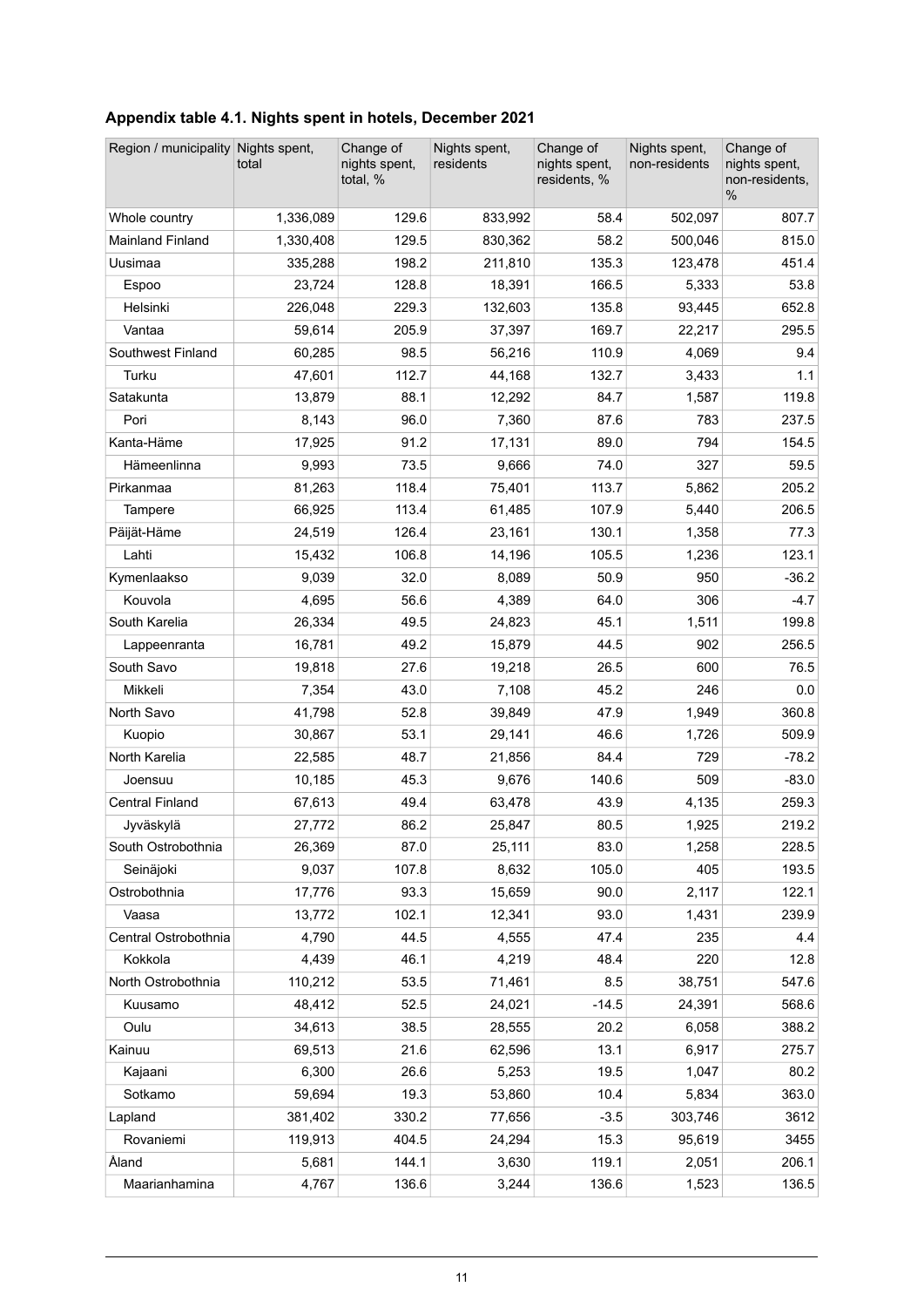<span id="page-11-0"></span>

| Appendix table 4.2. Nights spent in hotels, January-December 2021 |  |  |
|-------------------------------------------------------------------|--|--|
|                                                                   |  |  |

| Region / municipality Nights spent, total Change of |            | nights spent,<br>total, % | Nights spent,<br>residents | Change of<br>nights spent,<br>residents, % | Nights spent,<br>non-residents | Change of<br>nights spent,<br>non-residents,<br>$\%$ |
|-----------------------------------------------------|------------|---------------------------|----------------------------|--------------------------------------------|--------------------------------|------------------------------------------------------|
| Whole country                                       | 13,071,325 | 24.2                      | 11,381,687                 | 30.9                                       | 1,689,638                      | $-7.5$                                               |
| <b>Mainland Finland</b>                             | 12,911,999 | 23.8                      | 11,253,223                 | 30.6                                       | 1,658,776                      | $-8.6$                                               |
| Uusimaa                                             | 3,153,975  | 34.2                      | 2,402,279                  | 41.9                                       | 751,696                        | 145                                                  |
| Espoo                                               | 301,585    | 53.0                      | 234,430                    | 66.6                                       | 67,155                         | 19.1                                                 |
| Helsinki                                            | 1,953,858  | 34.8                      | 1,449,580                  | 46.9                                       | 504,278                        | 9.1                                                  |
| Vantaa                                              | 498,494    | 32.7                      | 347,827                    | 28.7                                       | 150,667                        | 43.0                                                 |
| Southwest Finland                                   | 884,439    | 28.3                      | 827,026                    | 31.3                                       | 57,413                         | $-3.5$                                               |
| Turku                                               | 639,227    | 30.4                      | 589,592                    | 32.7                                       | 49,635                         | 8.1                                                  |
| Satakunta                                           | 253,359    | 22.5                      | 229,712                    | 21.9                                       | 23,647                         | 28.8                                                 |
| Pori                                                | 147,963    | 24.2                      | 138,428                    | 25.1                                       | 9,535                          | 13.4                                                 |
| Kanta-Häme                                          | 261,911    | 26.2                      | 251,969                    | 25.9                                       | 9,942                          | 33.6                                                 |
| Hämeenlinna                                         | 154,050    | 30.2                      | 149,581                    | 31.6                                       | 4,469                          | $-3.4$                                               |
| Pirkanmaa                                           | 1,085,703  | 28.2                      | 1,019,901                  | 30.1                                       | 65,802                         | 4.9                                                  |
| Tampere                                             | 868,282    | 25.6                      | 807,143                    | 27.2                                       | 61,139                         | 7.9                                                  |
| Päijät-Häme                                         | 325,127    | 34.7                      | 302,155                    | 41.4                                       | 22,972                         | $-16.9$                                              |
| Lahti                                               | 190,241    | 27.9                      | 171,267                    | 34.6                                       | 18,974                         | $-11.7$                                              |
| Kymenlaakso                                         | 172,050    | 22.0                      | 159,986                    | 29.8                                       | 12,064                         | $-32.3$                                              |
| Kouvola                                             | 89,479     | 37.9                      | 84,305                     | 43.3                                       | 5,174                          | $-14.4$                                              |
| South Karelia                                       | 422,558    | 3.5                       | 408,131                    | 13.8                                       | 14,427                         | $-70.8$                                              |
| Lappeenranta                                        | 260,808    | 0.1                       | 254,673                    | 6.3                                        | 6,135                          | $-70.7$                                              |
| South Savo                                          | 365,961    | 23.4                      | 357,654                    | 26.1                                       | 8,307                          | $-35.5$                                              |
| Mikkeli                                             | 120,851    | 18.0                      | 116,756                    | 21.1                                       | 4,095                          | $-32.2$                                              |
| North Savo                                          | 597,060    | 22.4                      | 572,665                    | 24.0                                       | 24,395                         | $-5.9$                                               |
| Kuopio                                              | 421,728    | 24.4                      | 403,656                    | 24.7                                       | 18,072                         | 19.5                                                 |
| North Karelia                                       | 310,158    | 16.4                      | 298,324                    | 23.0                                       | 11,834                         | $-50.1$                                              |
| Joensuu                                             | 125,494    | 5.6                       | 118,381                    | 15.5                                       | 7,113                          | $-56.4$                                              |
| <b>Central Finland</b>                              | 780,487    | 25.1                      | 749,828                    | 28.8                                       | 30,659                         | $-26.4$                                              |
| Jyväskylä                                           | 371,208    | 25.4                      | 351,934                    | 25.7                                       | 19,274                         | 18.8                                                 |
| South Ostrobothnia                                  | 469,138    | 28.6                      | 453,231                    | 28.2                                       | 15,907                         | 43.0                                                 |
| Seinäjoki                                           | 141,487    | 23.1                      | 136,946                    | 23.3                                       | 4,541                          | 18.6                                                 |
| Ostrobothnia                                        | 292,692    | 46.3                      | 263,120                    | 49.7                                       | 29,572                         | 21.7                                                 |
| Vaasa                                               | 222,979    | 60.5                      | 206,379                    | 62.2                                       | 16,600                         | 41.9                                                 |
| Central Ostrobothnia                                | 84,167     | 15.0                      | 80,034                     | 15.4                                       | 4,133                          | 7.8                                                  |
| Kokkola                                             | 77,093     | 15.3                      | 73,907                     | 16.2                                       | 3,186                          | $-3.8$                                               |
| North Ostrobothnia                                  | 1,110,948  | 20.1                      | 1,024,411                  | 25.9                                       | 86,537                         | $-22.5$                                              |
| Kuusamo                                             | 343,765    | 19.2                      | 307,266                    | 28.8                                       | 36,499                         | $-26.8$                                              |
| Oulu                                                | 438,613    | 15.7                      | 411,690                    | 20.0                                       | 26,923                         | $-25.6$                                              |
| Kainuu                                              | 823,269    | 13.0                      | 791,169                    | 14.0                                       | 32,100                         | $-6.8$                                               |
| Kajaani                                             | 94,454     | 29.1                      | 84,529                     | 25.0                                       | 9,925                          | 78.5                                                 |
| Sotkamo                                             | 685,689    | 9.6                       | 664,422                    | 10.6                                       | 21,267                         | $-13.7$                                              |
| Lapland                                             | 1,518,997  | 10.7                      | 1,061,628                  | 42.2                                       | 457,369                        | $-26.9$                                              |
| Rovaniemi                                           | 410,965    | 10.8                      | 253,549                    | 36.8                                       | 157,416                        | $-15.1$                                              |
| Åland                                               | 159,326    | 72.7                      | 128,464                    | 61.7                                       | 30,862                         | 141.3                                                |
| Maarianhamina                                       | 120,938    | 73.6                      | 98,252                     | 66.0                                       | 22,686                         | 117.1                                                |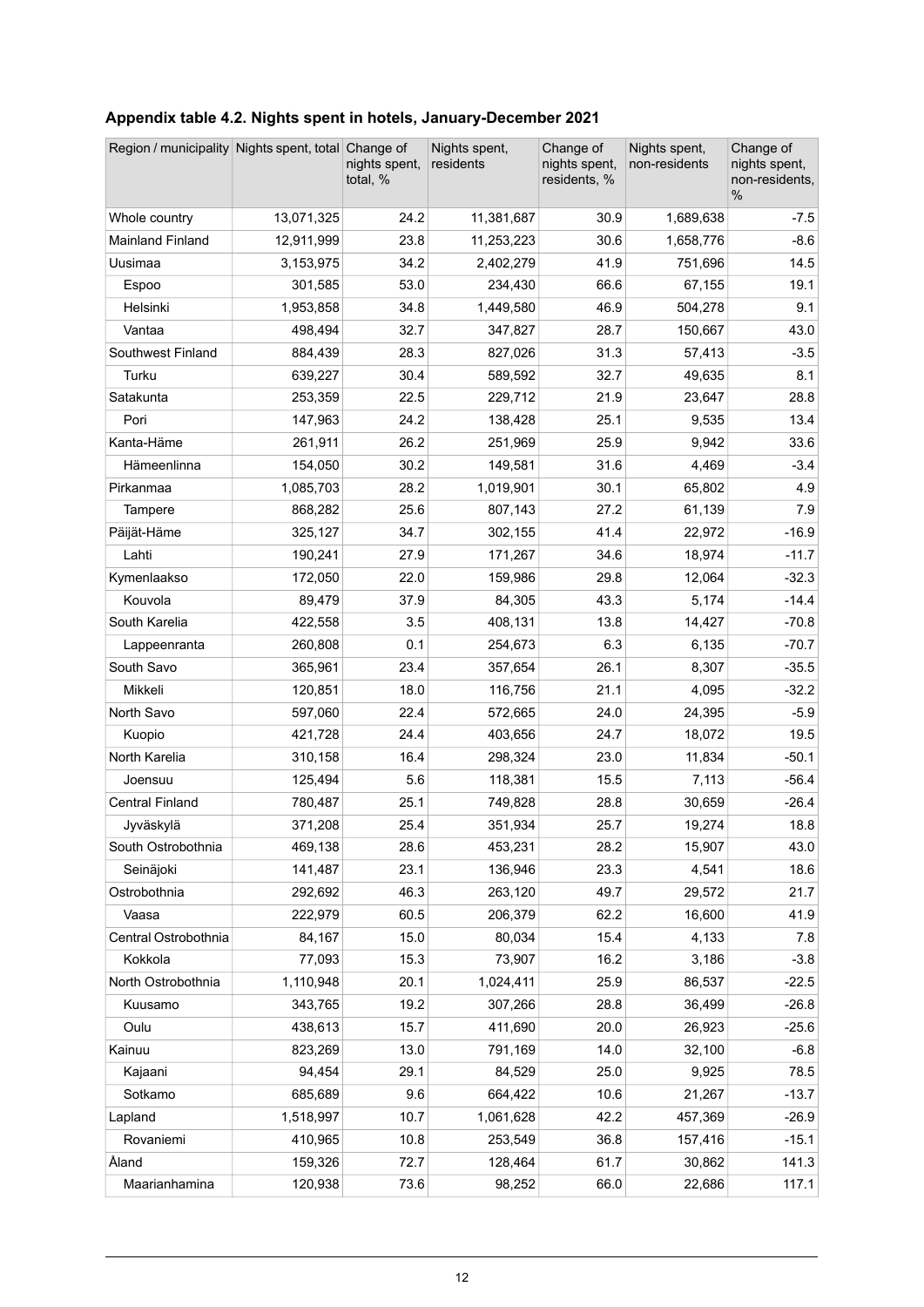| Country of residence Visitor arrivals in all | accommodation<br>establishments | Nights spent in all<br>accommodation<br>establishments | Change of nights<br>spent in all<br>accommodation<br>establishments, % | Nights spent in<br>hotels | Change of nights<br>spent in hotels, % |
|----------------------------------------------|---------------------------------|--------------------------------------------------------|------------------------------------------------------------------------|---------------------------|----------------------------------------|
| Total                                        | 729,875                         | 1,609,457                                              | 110.1                                                                  | 1,336,089                 | 129.6                                  |
| Finland                                      | 527,498                         | 1,020,262                                              | 45.3                                                                   | 833,992                   | 58.4                                   |
| Foreign countries                            | 202,377                         | 589,195                                                | 817.1                                                                  | 502,097                   | 807.7                                  |
| Sweden                                       | 7,915                           | 15,340                                                 | 203.0                                                                  | 14,443                    | 201.2                                  |
| Germany                                      | 13,939                          | 41,986                                                 | 498.0                                                                  | 36,042                    | 437.1                                  |
| Russia                                       | 2,606                           | 7,272                                                  | 192.8                                                                  | 5,901                     | 179.9                                  |
| United Kingdom                               | 54,751                          | 187,771                                                | 5001                                                                   | 155,977                   | 4335                                   |
| <b>United States</b>                         | 8,815                           | 19,526                                                 | 400.9                                                                  | 18,438                    | 422.8                                  |
| Norway                                       | 2,373                           | 5,433                                                  | 735.8                                                                  | 4,829                     | 666.5                                  |
| Netherlands                                  | 5,884                           | 19,752                                                 | 1024                                                                   | 14,232                    | 722.7                                  |
| Italy                                        | 9,390                           | 22,095                                                 | 1475                                                                   | 18,300                    | 1312                                   |
| France                                       | 18,175                          | 59,379                                                 | 2655                                                                   | 54,481                    | 2620                                   |
| Japan                                        | 877                             | 2,342                                                  | 99.3                                                                   | 2,145                     | 82.7                                   |
| Estonia                                      | 7,326                           | 19,800                                                 | 133.3                                                                  | 12,580                    | 130.4                                  |
| Switzerland                                  | 3,941                           | 12,071                                                 | 1043                                                                   | 9,367                     | 834.8                                  |
| Spain                                        | 12,238                          | 37,368                                                 | 2622                                                                   | 31,645                    | 2378                                   |
| China                                        | 2,572                           | 6,511                                                  | 791.9                                                                  | 6,245                     | 875.8                                  |

### <span id="page-12-0"></span>**Appendix table 5.1. Visitor arrivals and nights spent by country of residence, December 2021**

### <span id="page-12-1"></span>**Appendix table 5.2. Visitor arrivals and nights spent by country of residence, January-December 2021**

| Country of<br>residence | Visitor arrivals in all<br>accommodation<br>establishments | Nights spent in all<br>accommodation<br>establishments | Change of nights<br>spent in all<br>accommodation<br>establishments, % | Nights spent in<br>hotels | Change of nights<br>spent in hotels,<br>$\%$ |
|-------------------------|------------------------------------------------------------|--------------------------------------------------------|------------------------------------------------------------------------|---------------------------|----------------------------------------------|
| Total                   | 8,972,926                                                  | 17,489,039                                             | 22.1                                                                   | 13,071,325                | 24.2                                         |
| Finland                 | 8,172,385                                                  | 15,410,964                                             | 28.1                                                                   | 11,381,687                | 30.9                                         |
| Foreign countries       | 800,541                                                    | 2,078,075                                              | $-9.3$                                                                 | 1,689,638                 | $-7.5$                                       |
| Sweden                  | 85,063                                                     | 169,950                                                | 66.3                                                                   | 137,795                   | 51.2                                         |
| Germany                 | 106,105                                                    | 258,784                                                | 5.1                                                                    | 198,946                   | 0.9                                          |
| Russia                  | 15,147                                                     | 40,646                                                 | $-84.2$                                                                | 34,457                    | $-83.1$                                      |
| United Kingdom          | 83,446                                                     | 257,060                                                | 52.7                                                                   | 220,648                   | 62.3                                         |
| <b>United States</b>    | 43,232                                                     | 96,683                                                 | 18.4                                                                   | 90,996                    | 21.3                                         |
| Norway                  | 22,176                                                     | 47,200                                                 | $-36.3$                                                                | 36,429                    | $-13.5$                                      |
| Netherlands             | 30,820                                                     | 72,884                                                 | $-44.2$                                                                | 56,865                    | $-43.2$                                      |
| Italy                   | 31,299                                                     | 72,396                                                 | 40.1                                                                   | 62,828                    | 38.3                                         |
| France                  | 41,827                                                     | 113,383                                                | $-28.0$                                                                | 100,382                   | $-29.5$                                      |
| Japan                   | 5,816                                                      | 14,610                                                 | $-72.4$                                                                | 14,099                    | $-72.3$                                      |
| Estonia                 | 52,058                                                     | 162,663                                                | 7.0                                                                    | 97,773                    | 4.8                                          |
| Switzerland             | 22,335                                                     | 52,210                                                 | $-10.7$                                                                | 40,452                    | 4.3                                          |
| Spain                   | 30,459                                                     | 85,800                                                 | 109.2                                                                  | 73,518                    | 110.3                                        |
| China                   | 5,849                                                      | 17,448                                                 | $-77.1$                                                                | 16,137                    | $-77.7$                                      |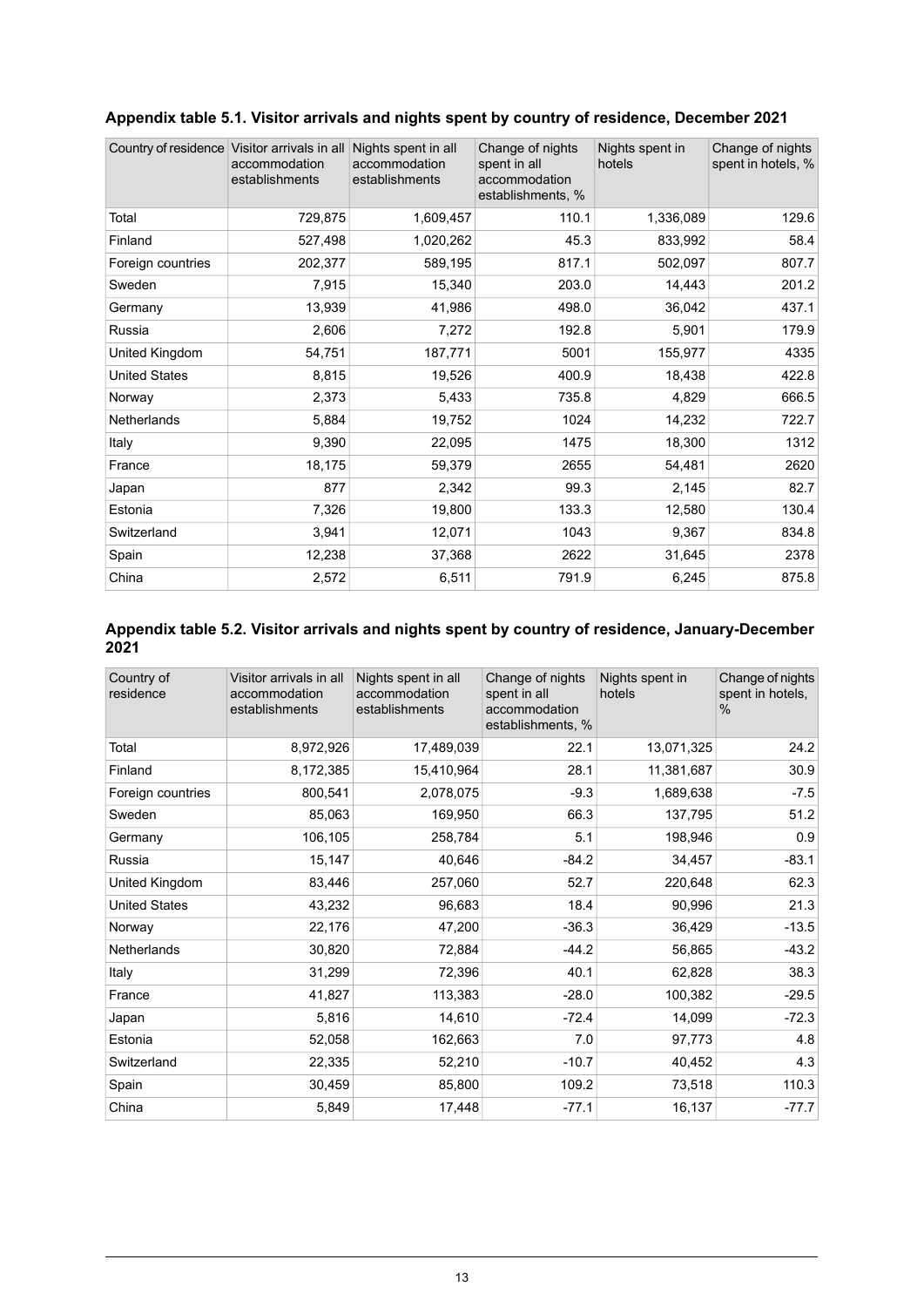### <span id="page-13-0"></span>**Appendix table 6. Nights spent in all establishments, 2021**

| Month     | Nights spent, total Change of | nights spent,<br>total, % | Nights spent.<br>residents | Change of<br>nights spent,<br>residents, % | Nights spent.<br>non-residents | Change of nights<br>spent,<br>non-residents, % |
|-----------|-------------------------------|---------------------------|----------------------------|--------------------------------------------|--------------------------------|------------------------------------------------|
| Total     | 17,489,039                    | 22.1                      | 15,410,964                 | 28.1                                       | 2,078,075                      | $-9.3$                                         |
| January   | 684,529                       | $-59.0$                   | 632,582                    | $-33.9$                                    | 51,947                         | $-92.7$                                        |
| February  | 903,246                       | $-51.2$                   | 844,583                    | $-31.9$                                    | 58,663                         | $-90.4$                                        |
| March     | 863,001                       | $-13.3$                   | 815,848                    | 11.7                                       | 47,153                         | $-82.2$                                        |
| April     | 779,762                       | 310.4                     | 727,193                    | 319.9                                      | 52,569                         | 212.9                                          |
| May       | 848,552                       | 183.1                     | 777,551                    | 177.5                                      | 71,001                         | 263.4                                          |
| June      | 1,721,863                     | 53.2                      | 1,641,757                  | 53.1                                       | 80,106                         | 57.3                                           |
| July      | 3,370,602                     | 30.9                      | 3,185,609                  | 30.9                                       | 184,993                        | 30.4                                           |
| August    | 2,052,677                     | 22.9                      | 1,791,555                  | 17.7                                       | 261,122                        | 75.3                                           |
| September | 1,598,971                     | 29.1                      | 1,395,471                  | 21.8                                       | 203,500                        | 120.7                                          |
| October   | 1,660,267                     | 47.5                      | 1,460,568                  | 39.8                                       | 199,699                        | 148.9                                          |
| November  | 1,396,112                     | 70.9                      | 1,117,985                  | 53.1                                       | 278,127                        | 220.4                                          |
| December  | 1,609,457                     | 110.1                     | 1,020,262                  | 45.3                                       | 589,195                        | 817.1                                          |